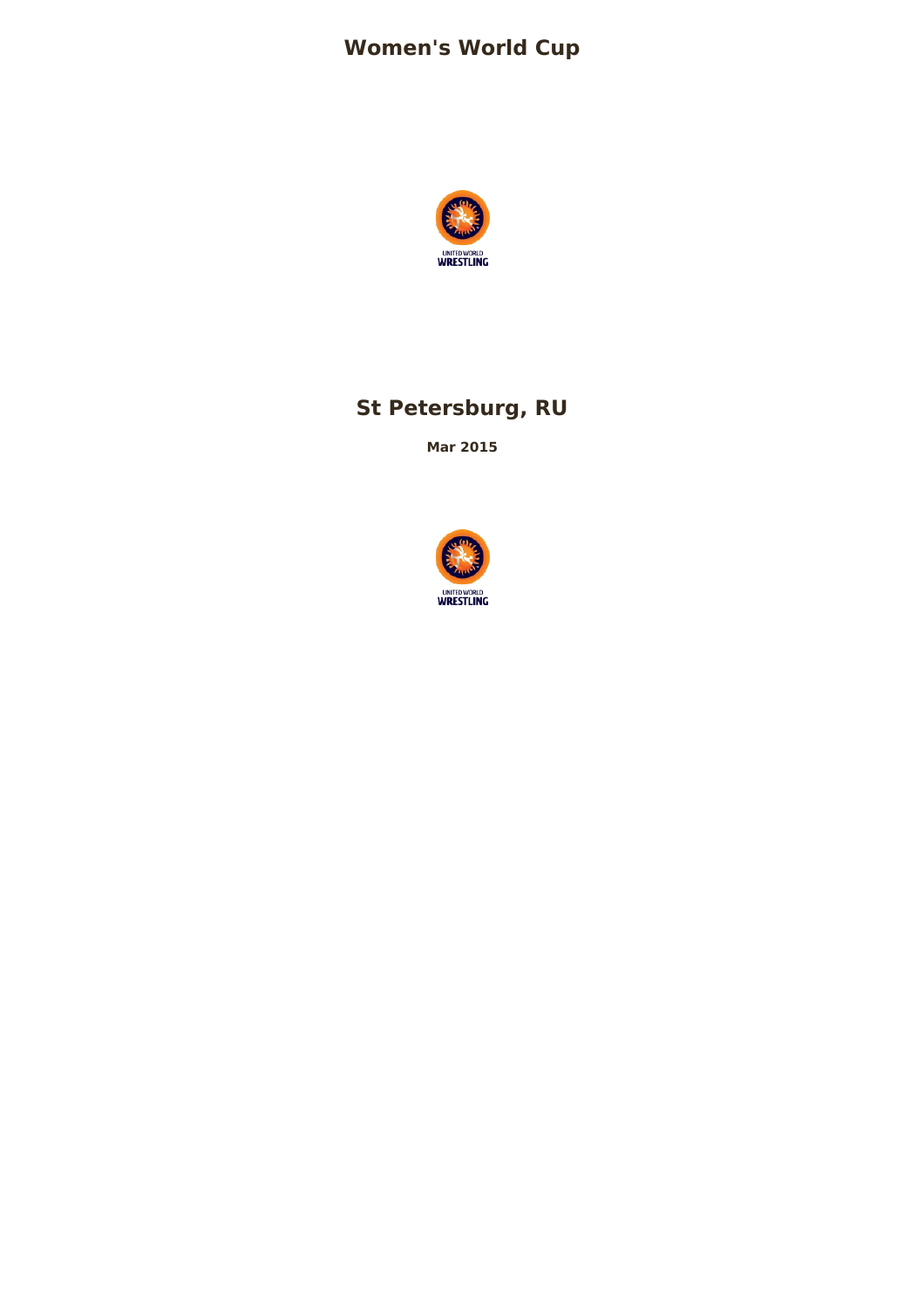



|               | $\mathbf{A}$  |            |  |
|---------------|---------------|------------|--|
|               | <b>JAPAN</b>  | JPN        |  |
|               | POLAND        | POL        |  |
|               | UNITED STATES | <b>USA</b> |  |
| <b>ACCEPT</b> | AZERBAIJAN    | AZE        |  |
|               |               |            |  |
|               | $\, {\bf B}$  |            |  |
|               | RUSSIA        | <b>RUS</b> |  |
|               | UKRAINE       | <b>UKR</b> |  |
|               | MONGOLIA      | MGL        |  |
|               | SWEDEN        | SWE        |  |

**Number of Teams 8**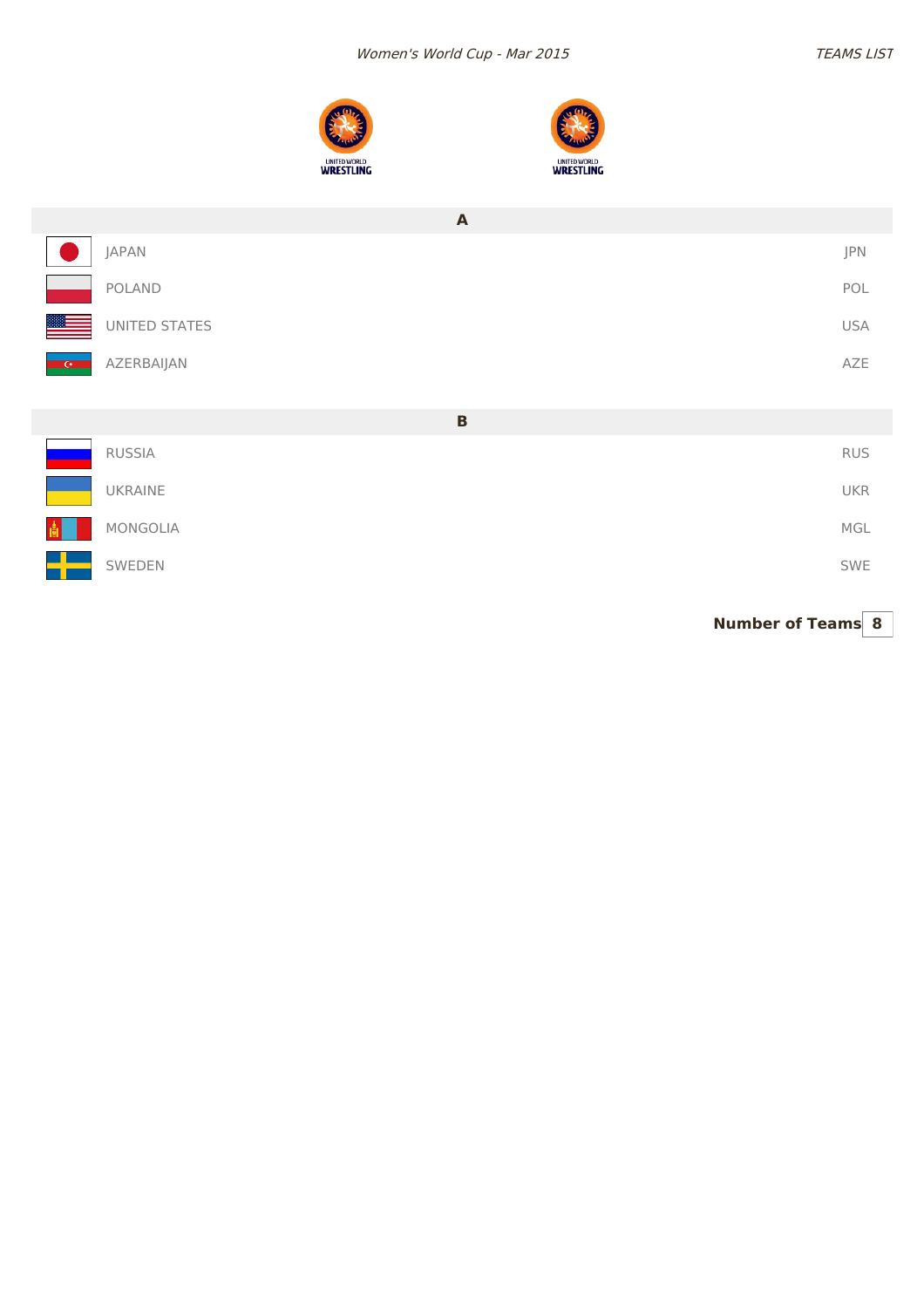



### **Female Wrestling**

| <b>Teams</b>         | 48 kg         | 53 kg         | 55 kg         | <b>58 kg</b> | <b>60 kg</b>  | 63 kg | <b>69 kg</b>  | 75 kg         | <b>TOTAL</b> |
|----------------------|---------------|---------------|---------------|--------------|---------------|-------|---------------|---------------|--------------|
| AZE<br><b>Second</b> |               |               |               |              |               |       |               |               | 8            |
| $\bullet$<br>JPN     |               |               |               |              |               | 1     |               |               | 8            |
| MGL<br>ALL I         |               |               |               |              |               |       | $\mathcal{L}$ | ∍             | 9            |
| POL                  | $\mathcal{P}$ | $\mathcal{P}$ |               |              |               |       |               |               | 10           |
| <b>RUS</b>           | $\mathcal{P}$ | $\mathcal{P}$ | $\mathcal{P}$ |              |               |       | п.            | $\mathcal{P}$ | 12           |
| <b>UKR</b>           |               | п.            | п.            |              |               |       | п             |               | 8            |
| <b>USA</b>           | 2             | っ             | $\mathcal{L}$ |              | $\mathcal{P}$ |       | $\mathcal{P}$ | $\mathcal{P}$ | 14           |
| ╺╋═<br>SWE           | $\mathbf{0}$  |               | п.            |              |               |       | п.            |               | 7            |
| <b>TOTAL</b>         |               |               |               |              |               |       |               |               | 8            |

**Number of Teams 8**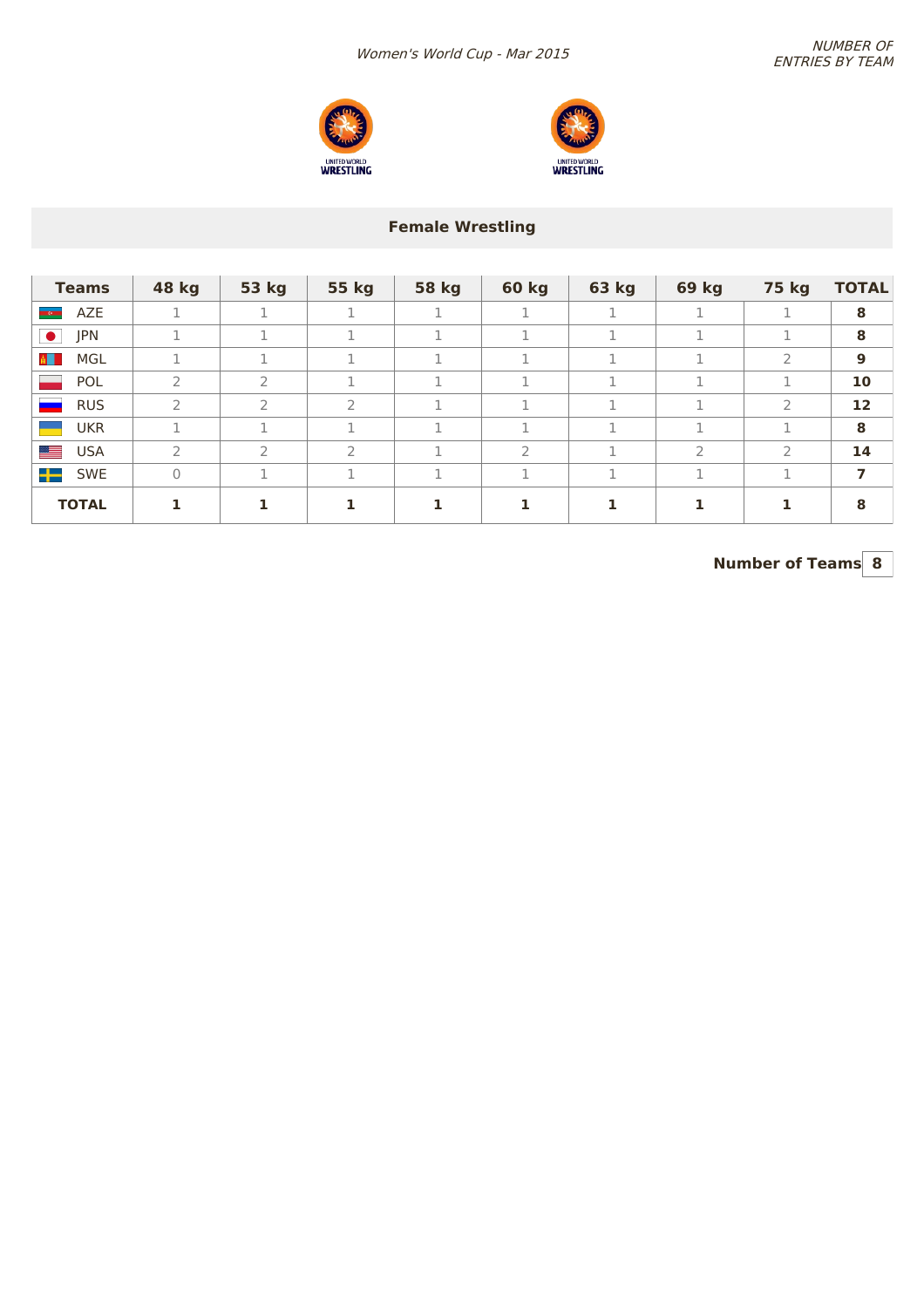



#### **AZERBAIJAN (AZE)**  $\overline{C}$

| FW - 48 kg        | Mariya STADNYK           |
|-------------------|--------------------------|
| FW - 53 kg        | Anzhela DOROGAN          |
| FW - 58 kg        | Irina Petrovna NETREBA   |
| FW - 55 kg        | Natalya SINISHIN         |
| <b>FW - 60 kg</b> | Yuliya RATKEVICH         |
| FW - 69 kg        | Nadija MUSHKA SEMENTSOVA |
| FW - 63 kg        | Ragneta GURBANZADE       |
| FW - 75 kg        | Gozal ZUTOVA             |

# **JAPAN (JPN)**

| FW - 48 kg | YU MIYAHARA     |
|------------|-----------------|
| FW - 53 kg | Chiho HAMADA    |
| FW - 55 kg | Hikari SUGAWARA |
| FW - 58 kg | Risako KAWAI    |
| FW - 60 kg | Kanako MURATA   |
| FW - 63 kg | Yurika ITO      |
| FW - 69 kg | Kayoko KUDO     |
| FW - 75 kg | Hiroe SUZUKI    |

### **MONGOLIA (MGL)**

**FW - 48 kg** Narangerel ERDENESUKH

- **FW 53 kg** Sumiya ERDENECHIMEG
- **FW 55 kg** Byambatseren SUNDEV
- **FW -58 kg** Shoovdor BAATARJAV
- **FW 60 kg** Tserenchimed SUKHEE
- **FW 63 kg** Battsetseg SORONZONBOLD
- **FW 69 kg** Nasanburmaa OCHIRBAT
- **FW 75 kg** Burmaa OCHIRBAT
	- Naranchimeg GELEGJAMTS

### **POLAND (POL)**

**FW - 48 kg** Iwona Nina MATKOWSKA Anna LUKASIAK **FW -53 kg** Roksana Marta ZASINA Paula KOZLOW **FW - 55 kg** Katarzyna KRAWCZYK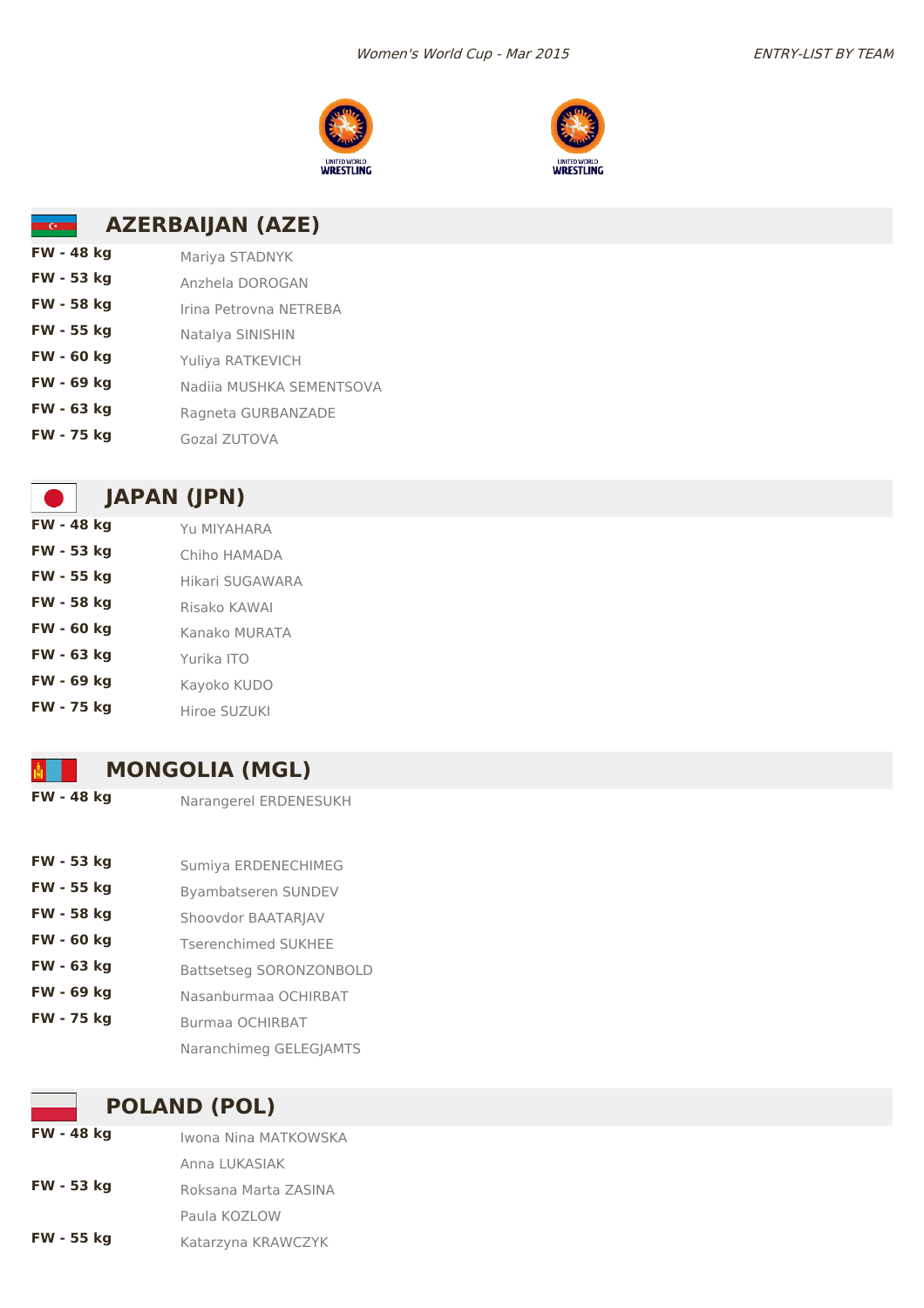**FW - 58 kg** Aleksandra WOLCZYNSKA **FW - 60 kg** Agnieszka Sylwia KROL **FW - 63 kg** Monika Ewa MICHALIK **FW - 69 kg** Agnieszka Jadwiga WIESZCZEK-KORDUS **FW - 75 kg** Daria Urszula OSOCKA

### **RUSSIA (RUS)**

| FW - 48 kg        | Nadezhda FEDOROVA         |
|-------------------|---------------------------|
|                   | Alina MORFVA              |
| FW - 53 kg        | Marija GUROVA             |
|                   | Olga KHOROSHAVTSEVA       |
| FW - 55 kg        | Irina OLOGONOVA           |
|                   | Veronika CHUMIKOVA        |
| FW - 58 kg        | Valeria KOBLOVA ZHOLOBOVA |
|                   |                           |
| FW - 60 kg        | Zhargalma TCYRENOVA       |
| FW - 63 kg        | Inna TRAZHUKOVA           |
| FW - 69 kg        | Natalia VOROBEVA          |
| <b>FW - 75 kg</b> | Ekaterina BUKINA          |
|                   | Alena STARODUBTSEVA       |

# **SWEDEN (SWE)**

| FW - 53 kg | Fredrika Ida PETERSSON     |
|------------|----------------------------|
| FW - 55 kg | Sofia Magdalena MATTSSON   |
| FW - 58 kg | Szilvia PETER              |
| FW - 60 kg | Malin Johanna MATTSSON     |
| FW - 63 kg | Henna Katarina JOHANSSON   |
| FW - 69 kg | Moa Lena Maria NYGREN      |
| FW - 75 kg | <b>Fanny Helene GRADIN</b> |

### **UKRAINE (UKR)**

| FW - 48 kg        | Olga SCHNAIDER            |
|-------------------|---------------------------|
| FW - 53 kg        | Tetyana LAZAREVA          |
| FW - 58 kg        | Tetiana OMELCHENKO        |
| FW - 55 kg        | <b>Tetyana LAVRENCHUK</b> |
| <b>FW - 60 kg</b> | Oksana HERHEL             |
| FW - 63 kg        | Yulija TKACH OSTAPCHUK    |
| FW - 69 kg        | Alla CHERKASOVA           |
| <b>FW - 75 kg</b> | Kateryna BURMISTROVA      |

### **UNITED STATES (USA)**

**FW - 48 kg** Alyssa Rae Nicole LAMPE Victoria Lacey ANTHONY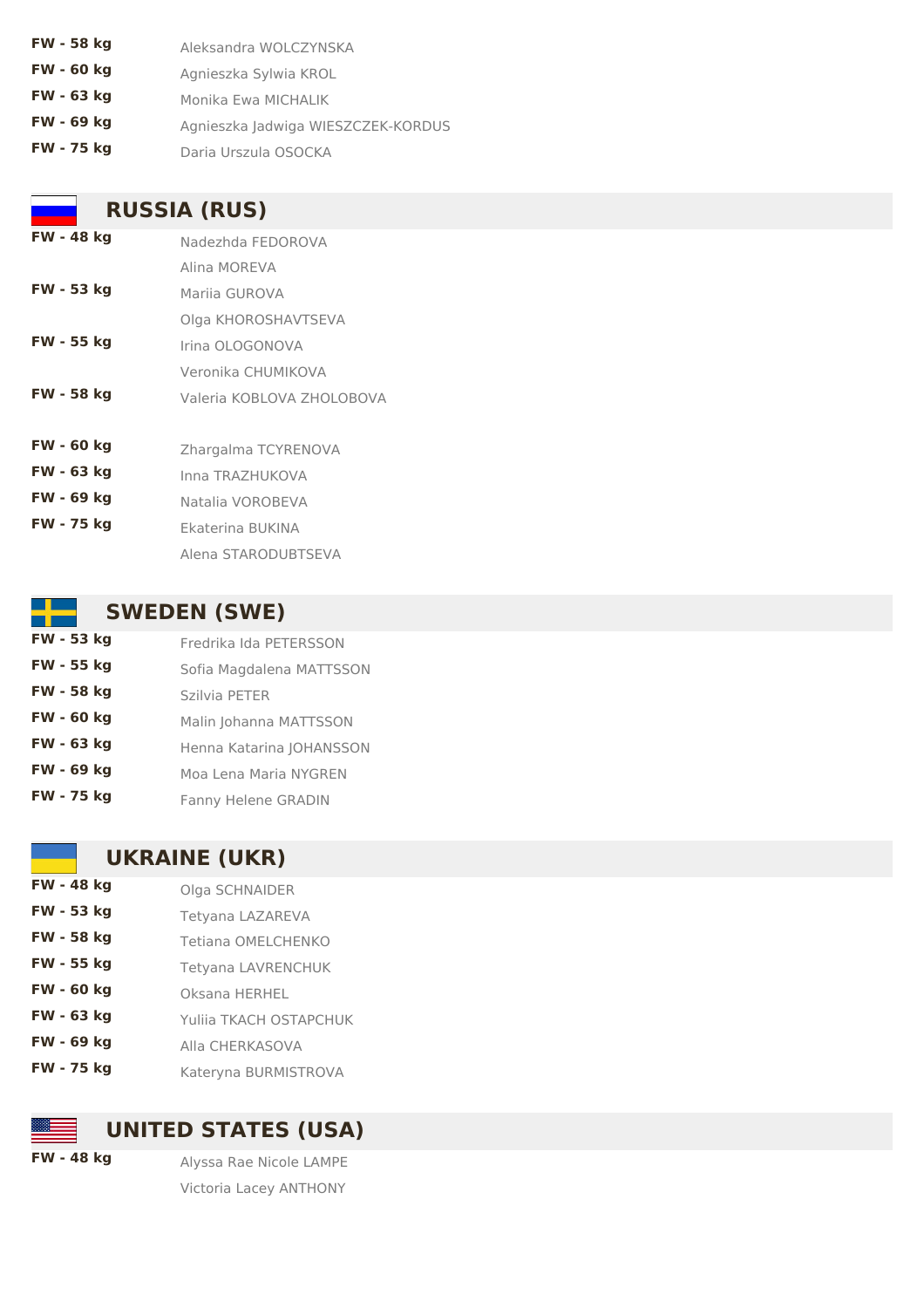| FW - 53 kg | <b>Whitney CONDER</b>           |
|------------|---------------------------------|
|            | Mary katherine Grace FULP-ALLEN |
| FW - 55 kg | <b>Helen Louise MAROULIS</b>    |
|            | Sarah Ann HILDEBRANDT           |
| FW - 58 kg | Allison Mackenzie RAGAN         |
| FW - 60 kg | <b>Kelsey Rene CAMPBELL</b>     |
|            | Jennifer PAGE                   |
| FW - 69 kg | Elena Sergey PIROZHKOV          |
|            | Randi MILLER                    |
| FW - 63 kg | Erin Elizabeth CLODGO           |
| FW - 75 kg | Veronica B CARLSON              |
|            | Adeline Maria GRAY              |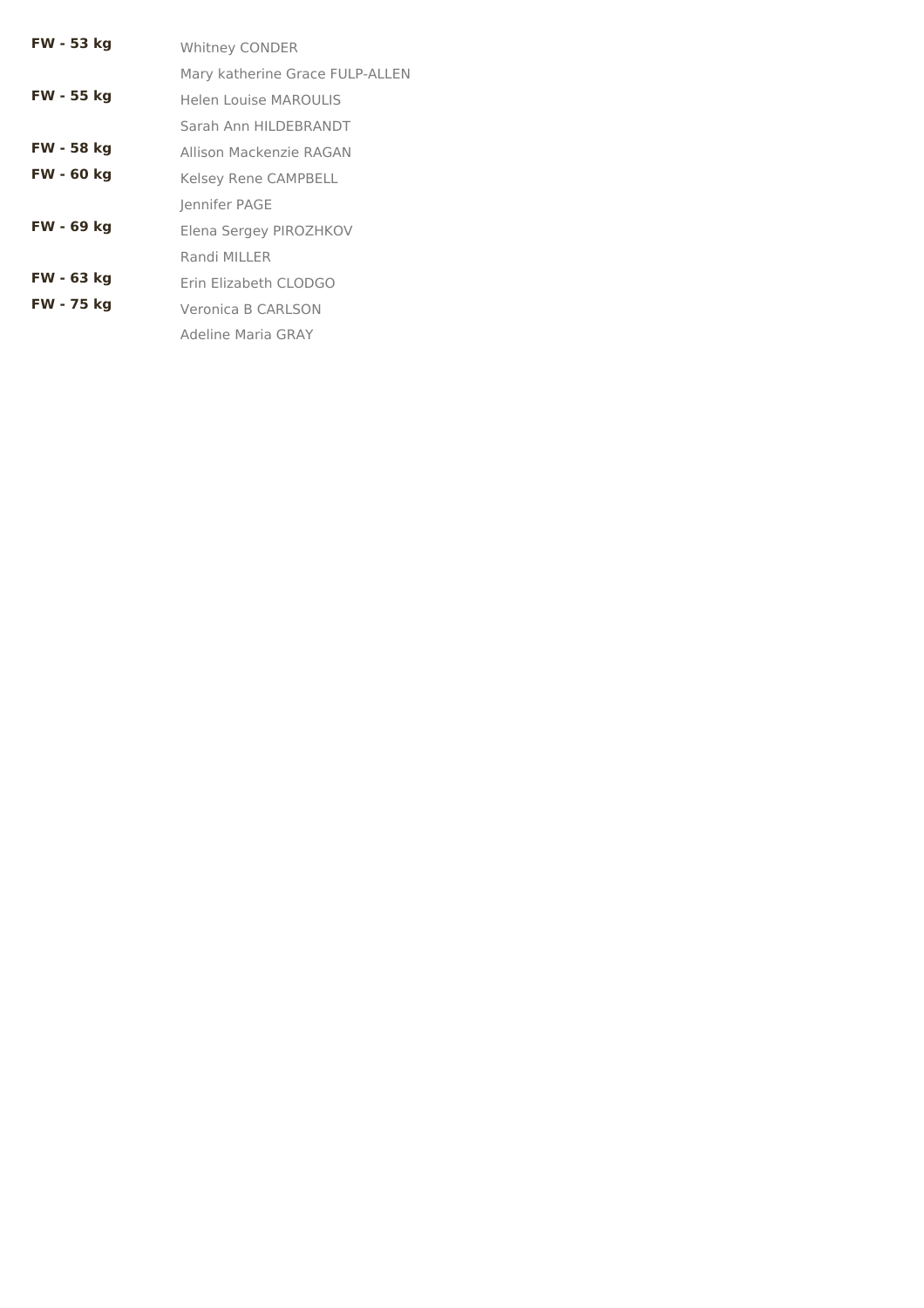



#### **Pool A**

|   |            |                         |                         |                         | 4                       |            |           |         |             |
|---|------------|-------------------------|-------------------------|-------------------------|-------------------------|------------|-----------|---------|-------------|
|   |            | <b>JPN</b>              | <b>POL</b>              | <b>USA</b>              | <b>AZE</b>              | <b>Pts</b> | <b>CP</b> | ТP      | <b>Rank</b> |
|   | <b>JPN</b> |                         | $7 - 1$<br>$(CP 28-8)$  | $5 - 3$<br>$(CP 20-16)$ | $5 - 3$<br>$(CP 20-16)$ |            | 68-40     | 139-56  |             |
|   | <b>POL</b> | $1 - 7$<br>$(CP 8-28)$  |                         | $3 - 5$<br>$(CP 15-22)$ | $3 - 5$<br>$(CP 12-22)$ |            | $35 - 72$ | 64-128  | 4           |
| 3 | <b>USA</b> | $3 - 5$<br>$(CP 16-20)$ | $5 - 3$<br>$(CP 22-15)$ |                         | $4 - 4$<br>$(CP 16-16)$ |            | 54-51     | 90-115  |             |
| 4 | <b>AZE</b> | $3 - 5$<br>$(CP 16-20)$ | $5 - 3$<br>$(CP 22-12)$ | $4 - 4$<br>$(CP 16-16)$ |                         |            | 54-48     | 110-104 |             |

**Pool B**

|                         |            |                         |                         |                         | 4                       | <b>Pts</b> | <b>CP</b> | ТP     | <b>Rank</b> |
|-------------------------|------------|-------------------------|-------------------------|-------------------------|-------------------------|------------|-----------|--------|-------------|
|                         |            | <b>RUS</b>              | <b>UKR</b>              | <b>MGL</b>              | <b>SWE</b>              |            |           |        |             |
|                         | <b>RUS</b> |                         | $4 - 4$<br>$(CP 16-17)$ | $5 - 3$<br>$(CP 18-15)$ | $6 - 2$<br>$(CP 28-6)$  | 2          | 62-38     | 128-56 |             |
|                         | <b>UKR</b> | $4 - 4$<br>$(CP 17-16)$ |                         | $2 - 6$<br>$(CP 9-22)$  | $6 - 2$<br>$(CP 26-9)$  | 2          | 52-47     | 77-106 |             |
|                         | <b>MGL</b> | $3 - 5$<br>$(CP 15-18)$ | $6 - 2$<br>$(CP 22-9)$  |                         | $6 - 2$<br>$(CP 26-10)$ | 2          | 63-37     | 117-73 |             |
| $\overline{\mathbf{4}}$ | <b>SWE</b> | $2 - 6$<br>$(CP 6-28)$  | $2 - 6$<br>$(CP 9-26)$  | $2 - 6$<br>$(CP 10-26)$ |                         | 0          | $25 - 80$ | 47-134 | 4           |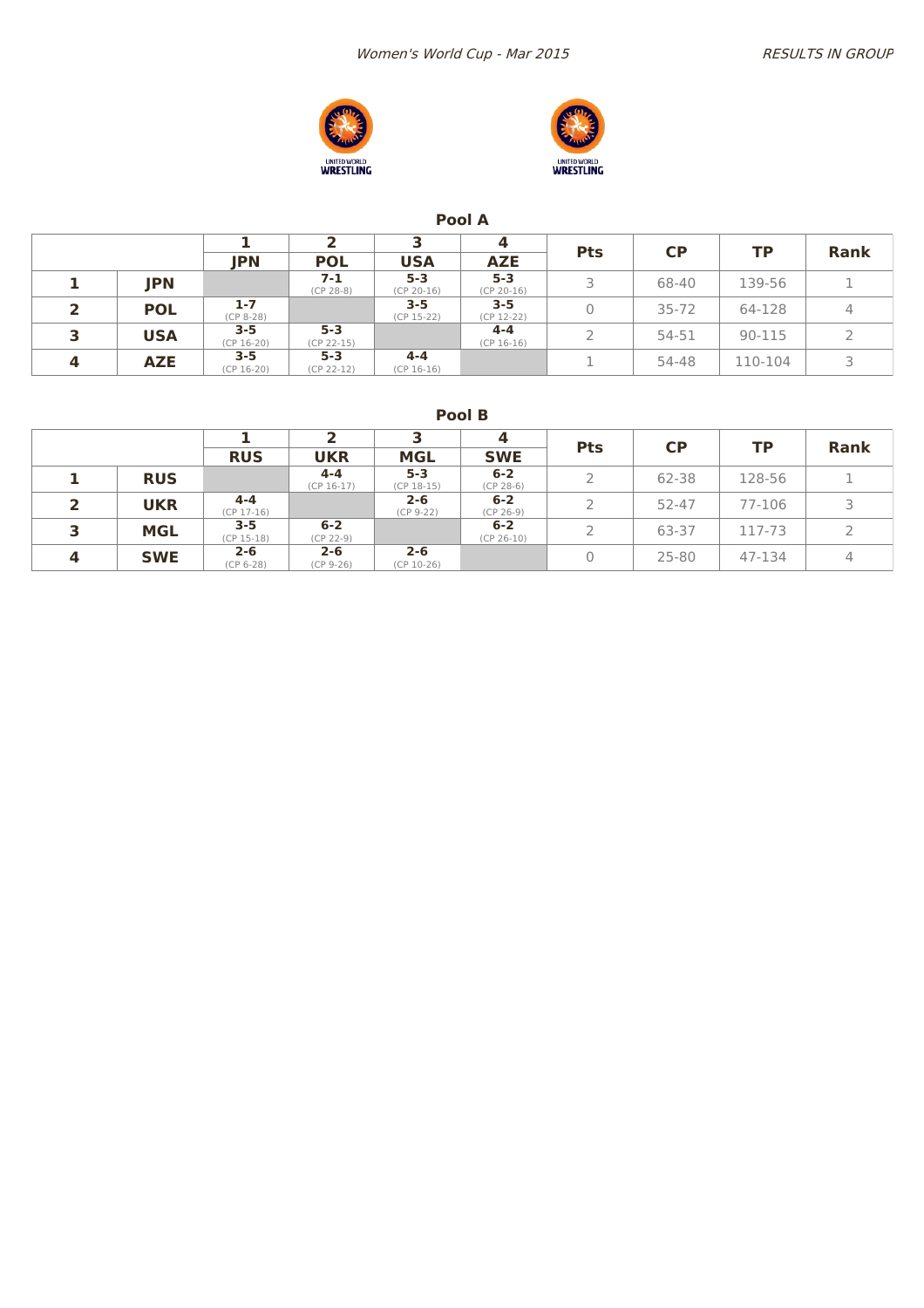



# **Final 1-2**

| $N^{\circ}$ | Category   | <b>IAPAN</b>           | <b>TP</b> | CP. | <b>Pts</b> | <b>Victory</b> | <b>Pts</b> | CP | <b>TP</b> | <b>RUSSIA</b>             |
|-------------|------------|------------------------|-----------|-----|------------|----------------|------------|----|-----------|---------------------------|
| 121         | FW - 48 kg | Yu MIYAHARA            | 14        |     |            | PP             |            |    | 6         | Nadezhda FEDOROVA         |
| 122         | FW - 53 kg | <b>Chiho HAMADA</b>    | 4         |     |            | PP             |            |    |           | <b>Marija GUROVA</b>      |
| 123         | FW - 55 kg | <b>Hikari SUGAWARA</b> | 6         |     |            | PO             |            | O  | 0         | Irina OLOGONOVA           |
| 124         | FW - 58 kg | <b>Risako KAWAI</b>    |           |     |            | PP             |            |    |           | Valeria KOBLOVA ZHOLOBOVA |
| 125         | FW - 60 kg | <b>Kanako MURATA</b>   | 11        | 4   |            | ST             |            | 0  | 0         | Zhargalma TCYRENOVA       |
| 126         | FW - 63 kg | Yurika ITO             |           |     |            | VF             |            | 5  | 0         | <b>Inna TRAZHUKOVA</b>    |
| 127         | FW - 69 kg | Kayoko KUDO            |           |     |            | VT             |            | 5  | 12        | <b>Natalia VOROBEVA</b>   |
| 128         | FW - 75 kg | Hiroe SUZUKI           |           |     |            | PO             |            |    | 4         | <b>Ekaterina BUKINA</b>   |
|             |            | <b>WINNER</b>          | 42        | 16  | 5          |                | 3          | 16 | 26        |                           |

### **Final 3-4**

| $N^{\circ}$ | Category   | <b>UNITED STATES</b>                     | <b>TP</b> | <b>CP</b> | <b>Pts</b> | <b>Victory</b> | <b>Pts</b> | <b>CP</b> | <b>TP</b> | <b>MONGOLIA</b>                          |
|-------------|------------|------------------------------------------|-----------|-----------|------------|----------------|------------|-----------|-----------|------------------------------------------|
| 113         | FW - 48 kg | <b>Alyssa Rae Nicole</b><br><b>LAMPE</b> | 10        | 3         |            | PP             |            |           | 8         | Narangerel ERDENESUKH                    |
| 114         | FW - 53 kg | Whitney CONDER                           |           | $\Omega$  |            | VT             |            | 5.        | 4         | <b>Sumiya ERDENECHIMEG</b>               |
| 115         | FW - 55 kg | <b>Helen Louise</b><br><b>MAROULIS</b>   |           | 3         |            | PP             |            |           |           | Byambatseren SUNDEV                      |
| 116         | FW - 58 kg | Allison Mackenzie<br>RAGAN               | 0         | $\bigcap$ |            | <b>ST</b>      |            | 4         | 10        | <b>Shoovdor BAATARJAV</b>                |
| 117         | FW - 60 kg | Kelsey Rene CAMPBELL                     |           |           |            | SP             |            | 4         | 12        | <b>Tserenchimed SUKHEE</b>               |
| 118         | FW - 63 kg | Erin Elizabeth CLODGO                    |           |           |            | VT             |            | 5         | 11        | <b>Battsetseg</b><br><b>SORONZONBOLD</b> |
| 119         | FW - 69 kg | Elena Sergey<br>PIROZHKOV                | 5         |           |            | PP             |            | 3         | 8         | <b>Nasanburmaa</b><br><b>OCHIRBAT</b>    |
| 120         | FW - 75 kg | <b>Adeline Maria GRAY</b>                | 10        | 4         |            | <b>ST</b>      |            | 0         | 0         | Naranchimeg GELEGJAMTS                   |
|             |            |                                          | 32        | 12        | 3          |                | 5          | 23        | 54        | <b>WINNER</b>                            |

### **Final 5-6**

| $N^{\circ}$ | <b>Category</b> | <b>AZERBAIJAN</b>                  | <b>TP</b> | CP | <b>Pts</b> | <b>Victory</b> | <b>Pts</b> | <b>CP</b> | <b>TP</b> | <b>UKRAINE</b>                          |
|-------------|-----------------|------------------------------------|-----------|----|------------|----------------|------------|-----------|-----------|-----------------------------------------|
| 105         | FW - 48 kg      | <b>Mariya STADNYK</b>              | 13        | 4  |            | <b>ST</b>      |            | $\Omega$  | 0         | Olga SCHNAIDER                          |
| 106         | FW - 53 kg      | <b>Anzhela DOROGAN</b>             | 5         | 3  |            | P <sub>O</sub> |            | 0         | 0         | Tetyana LAZAREVA                        |
| 107         | FW - 55 kg      | <b>Natalya SINISHIN</b>            | 5         | 3  |            | PP             |            |           | 3         | Tetyana LAVRENCHUK                      |
| 108         | FW - 58 kg      | Irina Petrovna NETREBA             | n.        |    |            | PP             |            | 3         | 10        | <b>Tetiana OMELCHENKO</b>               |
| 109         | FW - 60 kg      | Yuliya RATKEVICH                   | 2         |    |            | PP             |            | 3         | 3         | <b>Oksana HERHEL</b>                    |
| 110         | FW - 63 kg      | Ragneta GURBANZADE                 | $\Omega$  | 0  |            | <b>ST</b>      |            | 4         | 10        | <b>Yuliia TKACH</b><br><b>OSTAPCHUK</b> |
| 111         | FW - 69 kg      | Nadija MUSHKA<br><b>SEMENTSOVA</b> | 5         |    |            | PP             |            | 3         | 9         | <b>Alla CHERKASOVA</b>                  |
| 112         | FW - 75 kg      | <b>Gozal ZUTOVA</b>                | 6         | 3  |            | PP             |            |           |           | Kateryna BURMISTROVA                    |
|             |                 | <b>WINNER</b>                      | 137       | 16 | 4          |                | 4          | 15        | 37        |                                         |

**Final 7-8**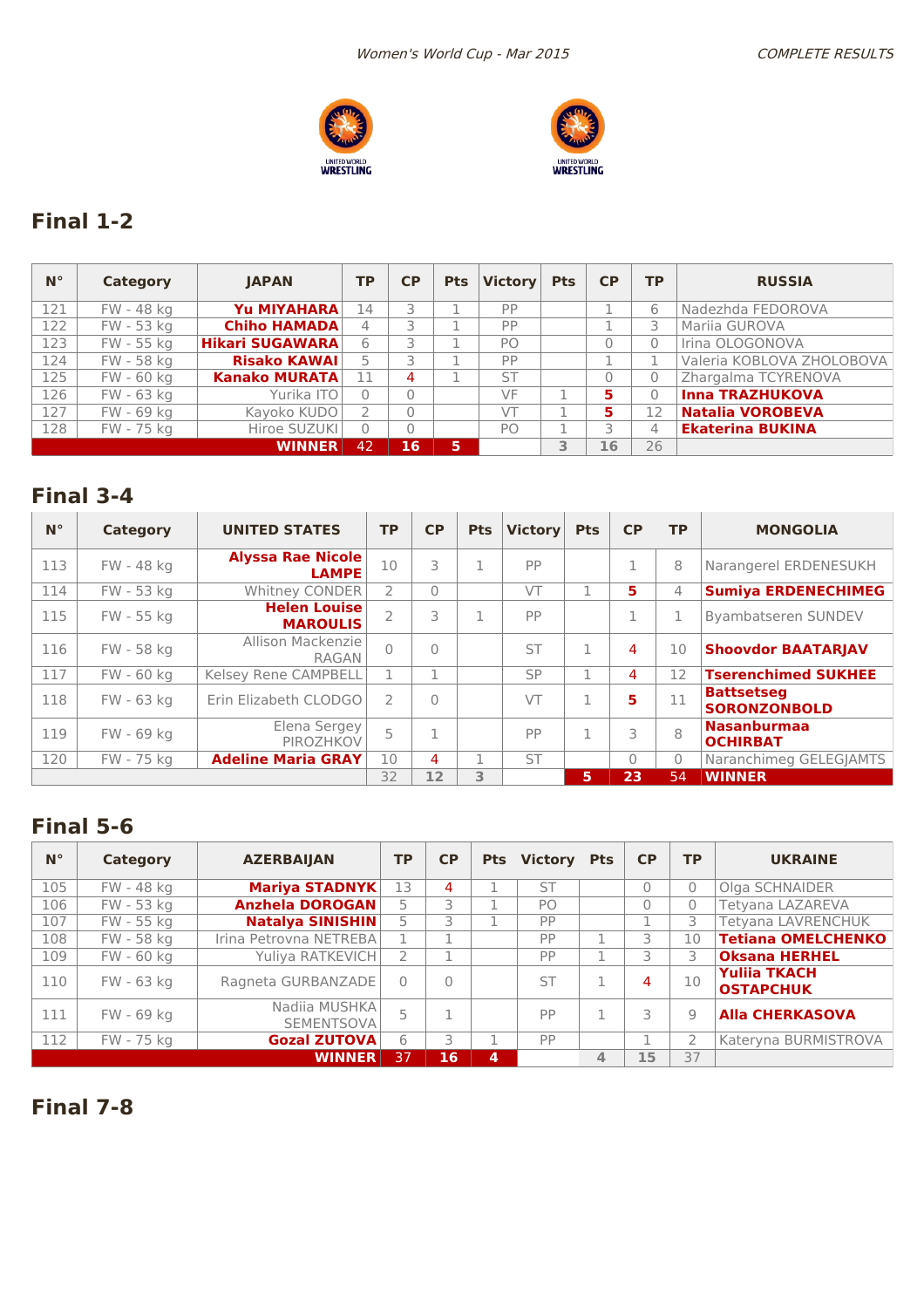| $N^{\circ}$ | Category   | <b>POLAND</b>                                | <b>TP</b> | CP       | <b>Pts</b>   | <b>Victory</b> | <b>Pts</b> | CP        | <b>TP</b> | <b>SWEDEN</b>                             |
|-------------|------------|----------------------------------------------|-----------|----------|--------------|----------------|------------|-----------|-----------|-------------------------------------------|
| 97          | FW - 48 kg | <b>Anna LUKASIAK</b>                         | $\Omega$  | 5        | п            | VF             |            | $\Omega$  | $\Omega$  |                                           |
| 98          | FW - 53 kg | Paula KOZLOW                                 |           |          |              | PP             |            | 3         | 3         | <b>Fredrika Ida</b><br><b>PETERSSON</b>   |
| 99          | FW - 55 kg | Katarzyna KRAWCZYK                           | 2         | ×,       |              | SP             |            | 4         | 12        | <b>Sofia Magdalena</b><br><b>MATTSSON</b> |
| 100         | FW - 58 kg | <b>Aleksandra WOLCZYNSKA</b>                 | 4         | 5        |              | VT             |            | $\bigcap$ | $\Omega$  | Szilvia PETER                             |
| 101         | FW - 60 kg | Agnieszka Sylwia KROL                        | $\Omega$  | $\Omega$ |              | VT             |            | 5         | 6         | <b>Malin Johanna</b><br><b>MATTSSON</b>   |
| 102         | FW - 63 kg | <b>Monika Ewa MICHALIK</b>                   | 3         | 3        | 1            | P <sub>O</sub> |            | $\Omega$  | $\Omega$  | Henna Katarina<br><b>JOHANSSON</b>        |
| 103         | FW - 69 kg | Agnieszka Jadwiga<br><b>WIESZCZEK-KORDUS</b> | 10        | 4        | 1            | <b>ST</b>      |            | $\Omega$  | $\Omega$  | Moa Lena Maria<br><b>NYGREN</b>           |
| 104         | FW - 75 kg | Daria Urszula OSOCKA                         | 10        | 4        | $\mathbf{1}$ | <b>ST</b>      |            | $\Omega$  | $\Omega$  | Fanny Helene<br><b>GRADIN</b>             |
|             |            | <b>WINNER</b>                                | 30        | 23       | 5            |                | 3.         | 12        | 21        |                                           |

# **Round 3**

| $N^{\circ}$ | Category   | <b>IAPAN</b>              | <b>TP</b>         | <b>CP</b> | <b>Pts</b> | <b>Victory</b> | <b>Pts</b> | <b>CP</b>    | <b>TP</b>     | <b>AZERBAIJAN</b>                         |
|-------------|------------|---------------------------|-------------------|-----------|------------|----------------|------------|--------------|---------------|-------------------------------------------|
| 65          | FW - 48 kg | Yu MIYAHARA               | 1                 |           |            | <b>SP</b>      |            | 4            | 12            | <b>Mariya STADNYK</b>                     |
|             |            |                           |                   |           |            |                |            |              |               |                                           |
| <b>Pool</b> |            |                           |                   |           |            |                |            |              |               |                                           |
| A           |            |                           |                   |           |            |                |            |              |               |                                           |
| 66          | FW - 53 kg | <b>Chiho HAMADA</b>       | $\overline{4}$    | 3.        |            | PP             |            | $\mathbf{1}$ | 1             | Anzhela DOROGAN                           |
| 67          | FW - 55 kg | Hikari<br><b>SUGAWARA</b> | 8                 | 3         |            | PP             |            |              | 6             | Natalya SINISHIN                          |
| 68          | FW - 58 kg | <b>Risako KAWAI</b>       | $12 \overline{ }$ | 4         |            | SP             |            | 1            | 1             | Irina Petrovna NETREBA                    |
| 69          | FW - 60 kg | <b>Kanako MURATA</b>      | $\overline{2}$    | 3.        |            | PP             |            |              | 2             | Yuliya RATKEVICH                          |
| 70          | FW - 63 kg | Yurika ITO                | $\Omega$          | $\bigcap$ |            | VF             |            | 5.           | $\Omega$      | <b>Ragneta GURBANZADE</b>                 |
| 71          | FW - 69 kg | Kayoko KUDO               | 5                 |           |            | PP             | п.         | 3            | 6             | <b>Nadija MUSHKA</b><br><b>SEMENTSOVA</b> |
| 72          | FW - 75 kg | <b>Hiroe SUZUKI</b>       | 4                 | 5.        |            | VT             |            | $\bigcap$    | $\mathcal{P}$ | Gozal ZUTOVA                              |
|             |            | <b>WINNER</b>             | 36                | 20        | 5          |                | 3          | 16           | 30            |                                           |

| $N^{\circ}$ | <b>Category</b> | <b>POLAND</b>                         | <b>TP</b>      | CP       | <b>Pts</b> | <b>Victory</b> | <b>Pts</b> | <b>CP</b> | <b>TP</b>      | <b>UNITED STATES</b>                     |
|-------------|-----------------|---------------------------------------|----------------|----------|------------|----------------|------------|-----------|----------------|------------------------------------------|
| 73          | FW - 48 kg      | <b>Iwona Nina MATKOWSKA</b>           | 4              | 5        | 1          | VT             |            | $\Omega$  | 5              | Victoria Lacey<br><b>ANTHONY</b>         |
| 74          | FW - 53 kg      | Roksana Marta ZASINA                  | 10             | 5.       | <b>n</b>   | VT             |            | $\Omega$  | $\Omega$       | <b>Whitney CONDER</b>                    |
| 75          | FW - 55 kg      | Katarzyna KRAWCZYK                    | $\Omega$       | $\Omega$ |            | VT             | 1          | 5         | 6              | <b>Helen Louise</b><br><b>MAROULIS</b>   |
| 76          | FW - 58 kg      | Aleksandra WOLCZYNSKA                 | $\overline{2}$ | $\Omega$ |            | VT             | 1          | 5         | $\overline{7}$ | <b>Allison Mackenzie</b><br><b>RAGAN</b> |
| 77          | FW - 60 kg      | Agnieszka Sylwia KROL                 | $\overline{2}$ | 1        |            | <b>PP</b>      | 1          | 3         | $\overline{4}$ | <b>Kelsey Rene</b><br><b>CAMPBELL</b>    |
| 78          | FW - 63 kg      | <b>Monika Ewa MICHALIK</b>            | 6              | 3        | 1          | <b>PP</b>      |            |           | п.             | Erin Elizabeth<br><b>CLODGO</b>          |
| 79          | FW - 69 kg      | Agnieszka Jadwiga<br>WIESZCZEK-KORDUS | $\overline{2}$ | п.       |            | PP             | 1          | 3         | $\overline{ }$ | <b>Elena Sergey</b><br><b>PIROZHKOV</b>  |
| 80          | FW - 75 kg      | Daria Urszula OSOCKA                  | $\Omega$       | $\Omega$ |            | $\sqrt{T}$     | п          | 5         | $\Delta$       | <b>Adeline Maria</b><br><b>GRAY</b>      |
|             |                 |                                       | 26             | 15       | 3          |                | 5          | 22        | 34             | <b>WINNER</b>                            |

**Pool B**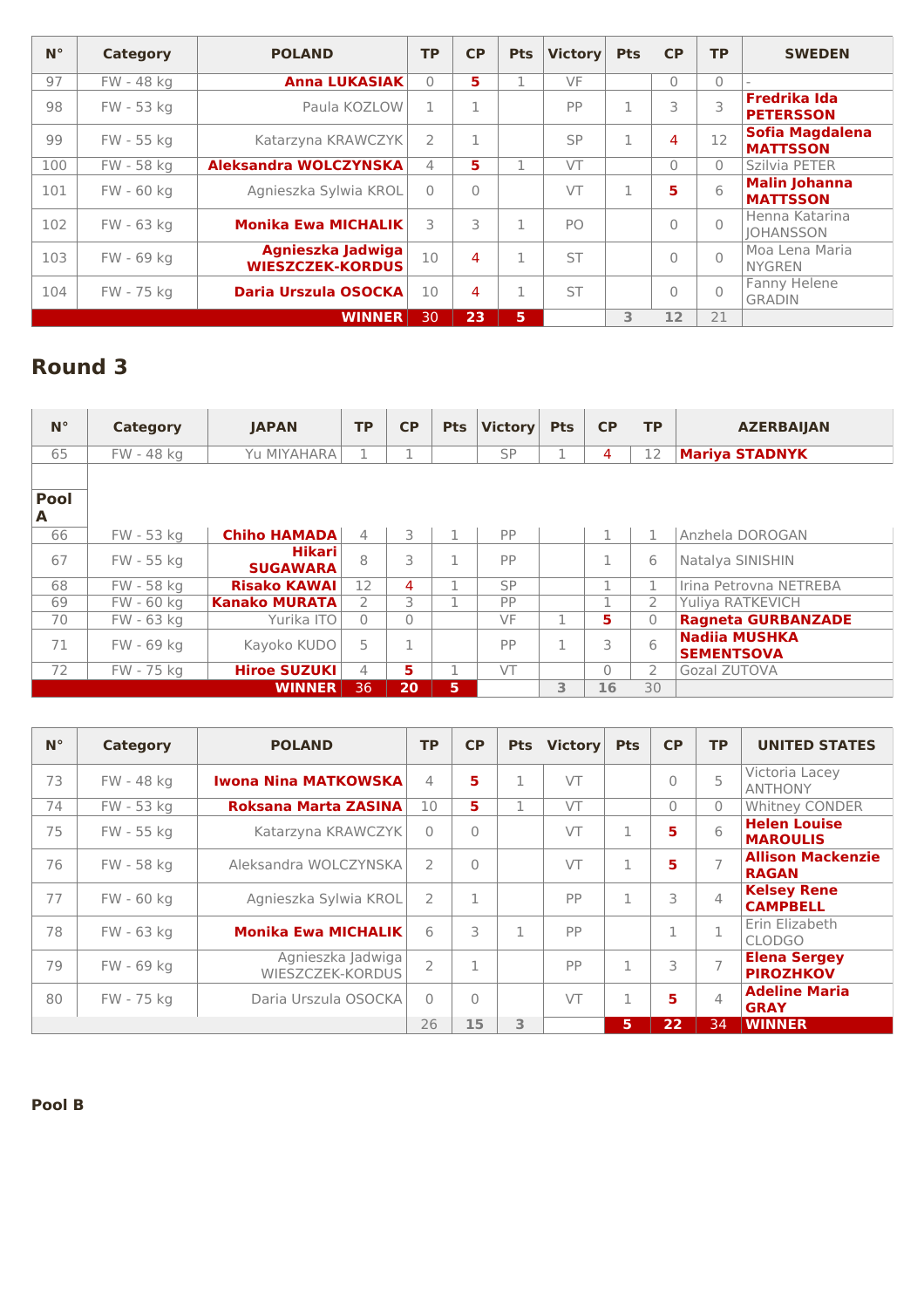| $N^{\circ}$ | Category   | <b>RUSSIA</b>                              | <b>TP</b> | <b>CP</b>      | <b>Pts</b> | <b>Victory</b> | <b>Pts</b>     | <b>CP</b> | <b>TP</b>      | <b>SWEDEN</b>                             |
|-------------|------------|--------------------------------------------|-----------|----------------|------------|----------------|----------------|-----------|----------------|-------------------------------------------|
| 81          | FW - 48 kg | <b>Alina MOREVA</b>                        | $\Omega$  | 5.             | 1          | VF             |                | $\Omega$  | $\bigcap$      |                                           |
| 82          | FW - 53 kg | <b>Marija GUROVA</b>                       | 10        | 4              |            | <b>ST</b>      |                | $\Omega$  | $\bigcap$      | Fredrika Ida PETERSSON                    |
| 83          | FW - 55 kg | Irina OLOGONOVA                            | $\Omega$  | $\overline{0}$ |            | P <sub>O</sub> |                | 3         | 6              | <b>Sofia Magdalena</b><br><b>MATTSSON</b> |
| 84          | FW - 58 kg | <b>Valeria KOBLOVA</b><br><b>ZHOLOBOVA</b> | 8         | 5              | 1          | VT             |                | $\Omega$  | $\bigcap$      | Szilvia PETER                             |
| 85          | FW - 60 kg | Zhargalma TCYRENOVA                        | 1         | $\mathbf 1$    |            | PP             | п              | 3         | $\overline{4}$ | <b>Malin Johanna</b><br><b>MATTSSON</b>   |
| 86          | FW - 63 kg | <b>Inna TRAZHUKOVA</b>                     | 10        | 4              | 1          | <b>ST</b>      |                | $\Omega$  | $\cap$         | Henna Katarina<br><b>IOHANSSON</b>        |
| 87          | FW - 69 kg | <b>Natalia VOROBEVA</b>                    | 10        | 4              | 1          | <b>ST</b>      |                | $\bigcap$ | $\bigcap$      | Moa Lena Maria<br><b>NYGREN</b>           |
| 88          | FW - 75 kg | <b>Ekaterina BUKINA</b>                    | 10        | 5.             |            | VT             |                | $\Omega$  | $\bigcap$      | <b>Fanny Helene GRADIN</b>                |
|             |            | <b>WINNER</b>                              | 49        | 28             | 6          |                | $\overline{2}$ | 6         | 10             |                                           |

| $N^{\circ}$ | Category   | <b>UKRAINE</b>                          | <b>TP</b>     | <b>CP</b> | <b>Pts</b>     | <b>Victory</b> | <b>Pts</b> | <b>CP</b> | <b>TP</b>      | <b>MONGOLIA</b>                         |
|-------------|------------|-----------------------------------------|---------------|-----------|----------------|----------------|------------|-----------|----------------|-----------------------------------------|
| 89          | FW - 48 kg | Olga SCHNAIDER                          | $\bigcap$     | $\Omega$  |                | PO             |            | 3         | 8              | <b>Narangerel</b><br><b>ERDENESUKH</b>  |
| 90          | FW - 53 kg | Tetyana LAZAREVA                        | $\mathcal{P}$ | $\Omega$  |                | <b>ST</b>      |            | 4         | 10             | <b>Sumiya</b><br><b>ERDENECHIMEG</b>    |
| 91          | FW - 55 kg | Tetyana LAVRENCHUK                      | $\bigcap$     | $\Omega$  |                | VT             |            | 5         | 6              | <b>Byambatseren</b><br><b>SUNDEV</b>    |
| 92          | FW - 58 kg | Tetiana OMELCHENKO                      | $\Omega$      | $\bigcap$ |                | PO             |            | Β         | 8              | <b>Shoovdor BAATARJAV</b>               |
| 93          | FW - 60 kg | <b>Oksana HERHEL</b>                    | 8             | 3         |                | PP             |            |           | 6              | <b>Tserenchimed SUKHEE</b>              |
| 94          | FW - 63 kg | <b>Yulija TKACH</b><br><b>OSTAPCHUK</b> | 6             | 5         | п              | VT             |            |           | $\cap$         | Battsetseg<br>SORONZONBOLD              |
| 95          | FW - 69 kg | Alla CHERKASOVA                         | $\Delta$      |           |                | PP             | п.         | 3         | $\overline{4}$ | <b>Nasanburmaa</b><br><b>OCHIRBAT</b>   |
| 96          | FW - 75 kg | Kateryna BURMISTROVA                    | $\bigcap$     | $\bigcap$ |                | PO             |            | 3         |                | <b>Naranchimeg</b><br><b>GELEGJAMTS</b> |
|             |            |                                         | 20            | 9         | $\overline{2}$ |                | 6          | 22        | 43             | <b>WINNER</b>                           |

### **Round 2**

### **Pool A**

| $N^{\circ}$ | Category   | <b>IAPAN</b>         | <b>TP</b> | CP       |   | Pts Victory | <b>Pts</b> | <b>CP</b> | <b>TP</b> | <b>UNITED STATES</b>         |
|-------------|------------|----------------------|-----------|----------|---|-------------|------------|-----------|-----------|------------------------------|
| 33          | FW - 48 kg | Yu MIYAHARA          | 13        | 4        |   | <b>SP</b>   |            |           |           | Victoria Lacey ANTHONY       |
| 34          | FW - 53 kg | <b>Chiho HAMADA</b>  | 4         | 3        |   | PP          |            |           | 2         | Whitney CONDER               |
| 35          | FW - 55 kg | Hikari SUGAWARA      | $\Omega$  |          |   | VT          |            | 5.        | 4         | <b>Helen Louise MAROULIS</b> |
| 36          | FW - 58 kg | <b>Risako KAWAI</b>  | 10        | 4        |   | <b>ST</b>   |            | 0         | $\Omega$  | Allison Mackenzie RAGAN      |
| 37          | FW - 60 kg | <b>Kanako MURATA</b> | 12        | 4        |   | SP          |            | ×.        |           | Kelsey Rene CAMPBELL         |
| 38          | FW - 63 kg | Yurika ITO           | $\Omega$  |          |   | VF          |            | 5         | $\Omega$  | <b>Erin Elizabeth CLODGO</b> |
| 39          | FW - 69 kg | <b>Kayoko KUDO</b>   | 10        | 4        |   | <b>ST</b>   |            | 0         | $\Omega$  | Randi MILLER                 |
| 40          | FW - 75 kg | Hiroe SUZUKI         |           | <b>n</b> |   | PP          |            | 3         | 4         | <b>Adeline Maria GRAY</b>    |
|             |            | <b>WINNER</b>        | 50        | 20       | 6 |             | 3          | 16        | 14        |                              |

| $N^{\circ}$ | Category   | <b>POLAND</b>                                | <b>TP</b> | <b>CP</b> | <b>Pts</b> | <b>Victory</b> | <b>Pts</b> | <b>CP</b> | <b>TP</b> | <b>AZERBAIJAN</b>                       |
|-------------|------------|----------------------------------------------|-----------|-----------|------------|----------------|------------|-----------|-----------|-----------------------------------------|
| 41          | FW - 48 kg | Anna LUKASIAK                                | $\Omega$  | $\Omega$  |            | VT             |            | 5         | 8         | <b>Mariya STADNYK</b>                   |
| 42          | FW - 53 kg | Roksana Marta ZASINA                         |           | 3         |            | PP             |            |           |           | Anzhela DOROGAN                         |
| 43          | FW - 55 kg | Katarzyna KRAWCZYK                           | $\Omega$  | $\Omega$  |            | PO             |            | 3         |           | <b>Natalya SINISHIN</b>                 |
| 44          | FW - 58 kg | Aleksandra WOLCZYNSKA                        |           |           |            | PP             |            |           |           | <b>Irina Petrovna</b><br><b>NETREBA</b> |
| 45          | FW - 60 kg | Agnieszka Sylwia KROL                        | 3         | $\Omega$  |            | VT             |            | 5         | 10        | <b>Yuliya RATKEVICH</b>                 |
| 46          | FW - 63 kg | <b>Monika Ewa MICHALIK</b>                   |           |           |            | P <sub>O</sub> |            |           | $\bigcap$ | Ragneta<br>GURBANZADE                   |
| 47          | FW - 69 kg | Agnieszka Jadwiga<br><b>WIESZCZEK-KORDUS</b> | 6         | 5         |            | VT             |            |           | 4         | Nadija MUSHKA<br>SEMENTSOVA             |
| 48          | FW - 75 kg | Daria Urszula OSOCKA                         |           | $\bigcap$ |            | VT             |            | 5.        | 4         | <b>Gozal ZUTOVA</b>                     |
|             |            |                                              | 26        | 12        | 3          |                | 5          | 22        | 41        | <b>WINNER</b>                           |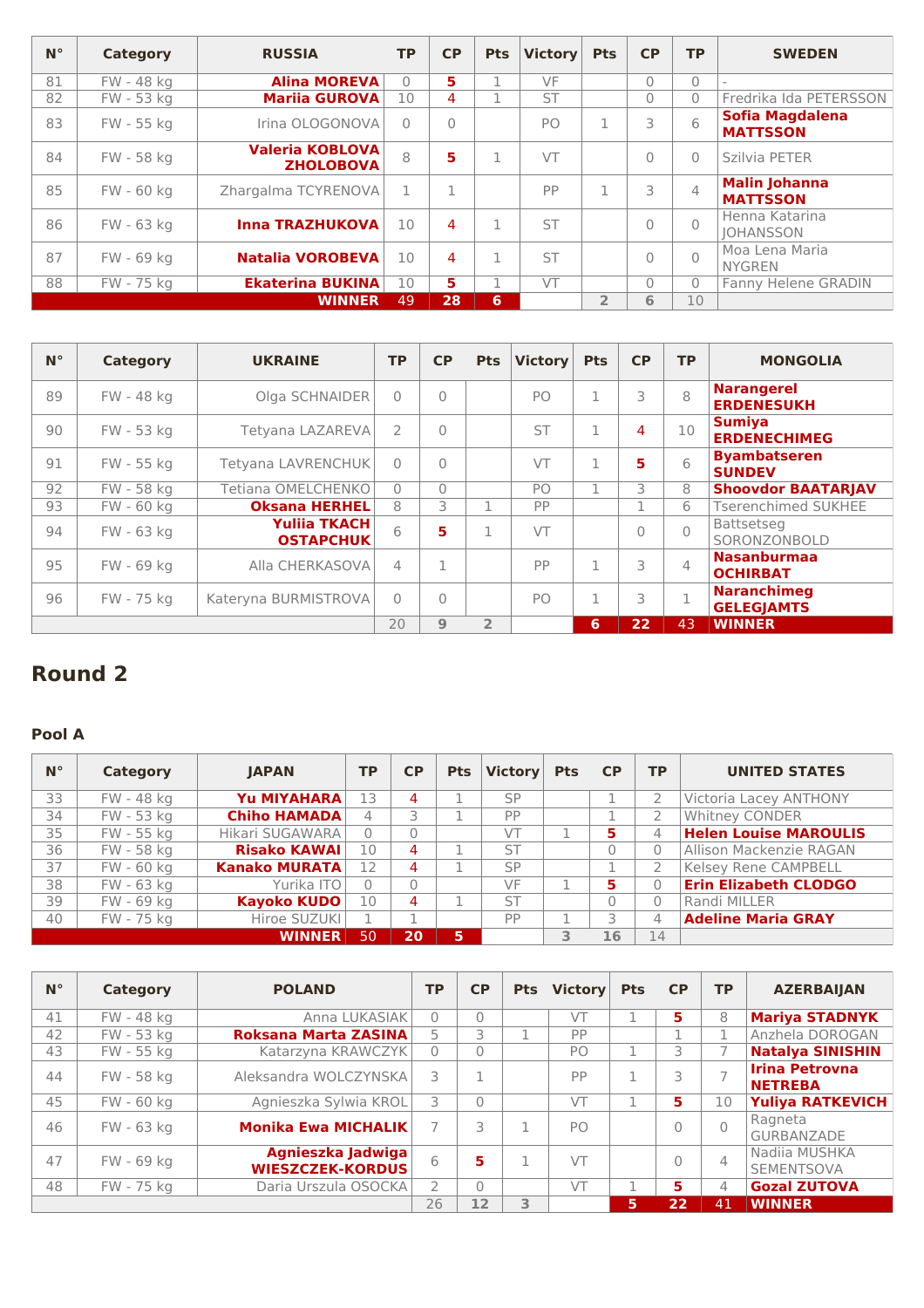#### **Pool B**

| $N^{\circ}$ | <b>Category</b> | <b>RUSSIA</b>                              | <b>TP</b>      | <b>CP</b> | <b>Pts</b>  | <b>Victory</b> | <b>Pts</b> | <b>CP</b> | TP.                      | <b>MONGOLIA</b>                          |
|-------------|-----------------|--------------------------------------------|----------------|-----------|-------------|----------------|------------|-----------|--------------------------|------------------------------------------|
| 49          | FW - 48 kg      | <b>Alina MOREVA</b>                        | 5              | 3         | 1           | PP             |            |           | п.                       | Narangerel<br><b>ERDENESUKH</b>          |
| 50          | FW - 53 kg      | <b>Mariia GUROVA</b>                       | 6              | 5         | 1           | VT             |            | $\Omega$  | $\Omega$                 | Sumiya ERDENECHIMEG                      |
| 51          | FW - 55 kg      | Irina OLOGONOVA                            | $\Omega$       | $\bigcap$ |             | P <sub>O</sub> |            | 3         | $\overline{\mathcal{L}}$ | <b>Byambatseren</b><br><b>SUNDEV</b>     |
| 52          | FW - 58 kg      | <b>Valeria KOBLOVA</b><br><b>ZHOLOBOVA</b> | $\overline{7}$ | 3         | 1           | PP             |            | 1         | 4                        | Shoovdor BAATARJAV                       |
| 53          | FW - 60 kg      | Zhargalma TCYRENOVA                        | 3              | $\bigcap$ |             | VT             | п          | 5         | 10                       | <b>Tserenchimed</b><br><b>SUKHEE</b>     |
| 54          | FW - 63 kg      | Inna TRAZHUKOVA                            | $\Omega$       | $\bigcap$ |             | VT             | n,         | 5         | 6                        | <b>Battsetseg</b><br><b>SORONZONBOLD</b> |
| 55          | FW - 69 kg      | <b>Natalia VOROBEVA</b>                    | 3              | 3         | $\mathbf 1$ | P <sub>O</sub> |            | $\Omega$  | $\Omega$                 | Nasanburmaa<br><b>OCHIRBAT</b>           |
| 56          | FW - 75 kg      | <b>Ekaterina BUKINA</b>                    | 10             | 4         | 1           | <b>ST</b>      |            | $\Omega$  | $\Omega$                 | Burmaa OCHIRBAT                          |
|             |                 | <b>WINNER</b>                              | 34             | 18        | 5           |                | 3          | 15        | 25                       |                                          |

| $N^{\circ}$ | Category   | <b>UKRAINE</b>                          | <b>TP</b>     | <b>CP</b> | <b>Pts</b> | <b>Victory</b> | <b>Pts</b>     | <b>CP</b>    | <b>TP</b>    | <b>SWEDEN</b>                           |
|-------------|------------|-----------------------------------------|---------------|-----------|------------|----------------|----------------|--------------|--------------|-----------------------------------------|
| 57          | FW - 48 kg | <b>Olga SCHNAIDER</b>                   | $\Omega$      | 5.        |            | VF             |                | $\Omega$     | $\bigcap$    |                                         |
| 58          | FW - 53 kg | Tetyana LAZAREVA                        | $\mathcal{P}$ | п.        |            | PP             | $\mathbf{1}$   | 3            | 6            | <b>Fredrika Ida</b><br><b>PETERSSON</b> |
| 59          | FW - 55 kg | Tetyana LAVRENCHUK                      | $\Omega$      | $\Omega$  |            | <b>ST</b>      | $\mathbf{1}$   | 4            | 10           | Sofia Magdalena<br><b>MATTSSON</b>      |
| 60          | FW - 58 kg | <b>Tetiana</b><br><b>OMELCHENKO</b>     | 10            | 4         | п.         | <b>ST</b>      |                | $\Omega$     | $\Omega$     | Szilvia PETER                           |
| 61          | FW - 60 kg | <b>Oksana HERHEL</b>                    | 4             | 5.        |            | VT             |                | $\Omega$     | $\Omega$     | Malin Johanna MATTSSON                  |
| 62          | FW - 63 kg | <b>Yulija TKACH</b><br><b>OSTAPCHUK</b> | 5             | 3         | п.         | PP             |                | 1.<br>T      | п.           | Henna Katarina<br><b>IOHANSSON</b>      |
| 63          | FW - 69 kg | <b>Alla CHERKASOVA</b>                  | 10            | 3         |            | PP             |                | п            | 1            | Moa Lena Maria NYGREN                   |
| 64          | FW - 75 kg | <b>Kateryna</b><br><b>BURMISTROVA</b>   | 5             | 5         | n.         | VT             |                | $\mathbf{0}$ | $\mathbf{0}$ | Fanny Helene GRADIN                     |
|             |            | <b>WINNER</b>                           | 36            | 26        | 6          |                | $\overline{2}$ | 9            | 18           |                                         |

# **Round 1**

#### **Pool A**

| $N^{\circ}$ | <b>Category</b> | <b>IAPAN</b>                     | <b>TP</b> | <b>CP</b> | <b>Pts</b> | <b>Victory</b> | <b>Pts</b> | <b>CP</b> | <b>TP</b>      | <b>POLAND</b>                                 |
|-------------|-----------------|----------------------------------|-----------|-----------|------------|----------------|------------|-----------|----------------|-----------------------------------------------|
|             | FW - 48 kg      | Yu MIYAHARA                      | 4         | 5.        |            | VT             |            | $\Omega$  | 2              | Iwona Nina MATKOWSKA                          |
|             | FW - 53 kg      | <b>Chiho HAMADA</b>              | 6         |           |            | PP             |            | ×,        | 4              | Roksana Marta ZASINA                          |
| 3           | FW - 55 kg      | <b>Hikari</b><br><b>SUGAWARA</b> | 10        | 3         |            | PP             |            |           | 4              | Katarzyna KRAWCZYK                            |
| 4           | FW - 58 kg      | <b>Risako KAWAI</b>              | 9         | 5.        |            | VT             |            | $\Omega$  | 0              | Aleksandra WOLCZYNSKA                         |
| 5           | FW - 60 kg      | <b>Kanako</b><br><b>MURATA</b>   | 11        | 4         |            | <b>ST</b>      |            | $\Omega$  | 0              | Agnieszka Sylwia KROL                         |
| 6           | FW - 63 kg      | Yurika ITO                       | O         | 0         |            | <b>VB</b>      |            | 5         | $\Omega$       | <b>Monika Ewa MICHALIK</b>                    |
|             | FW - 69 kg      | <b>Kayoko KUDO</b>               | 4         | 3         |            | PP             |            |           | $\overline{2}$ | Agnieszka Jadwiga WIESZCZEK-<br><b>KORDUS</b> |
| 8           | FW - 75 kg      | <b>Hiroe SUZUKI</b>              | 9         | 5.        |            | VT             |            | $\Omega$  | $\Omega$       | Daria Urszula OSOCKA                          |
|             |                 | <b>WINNER</b>                    | 53        | 28        | 7          |                | 1          | 8         | 12             |                                               |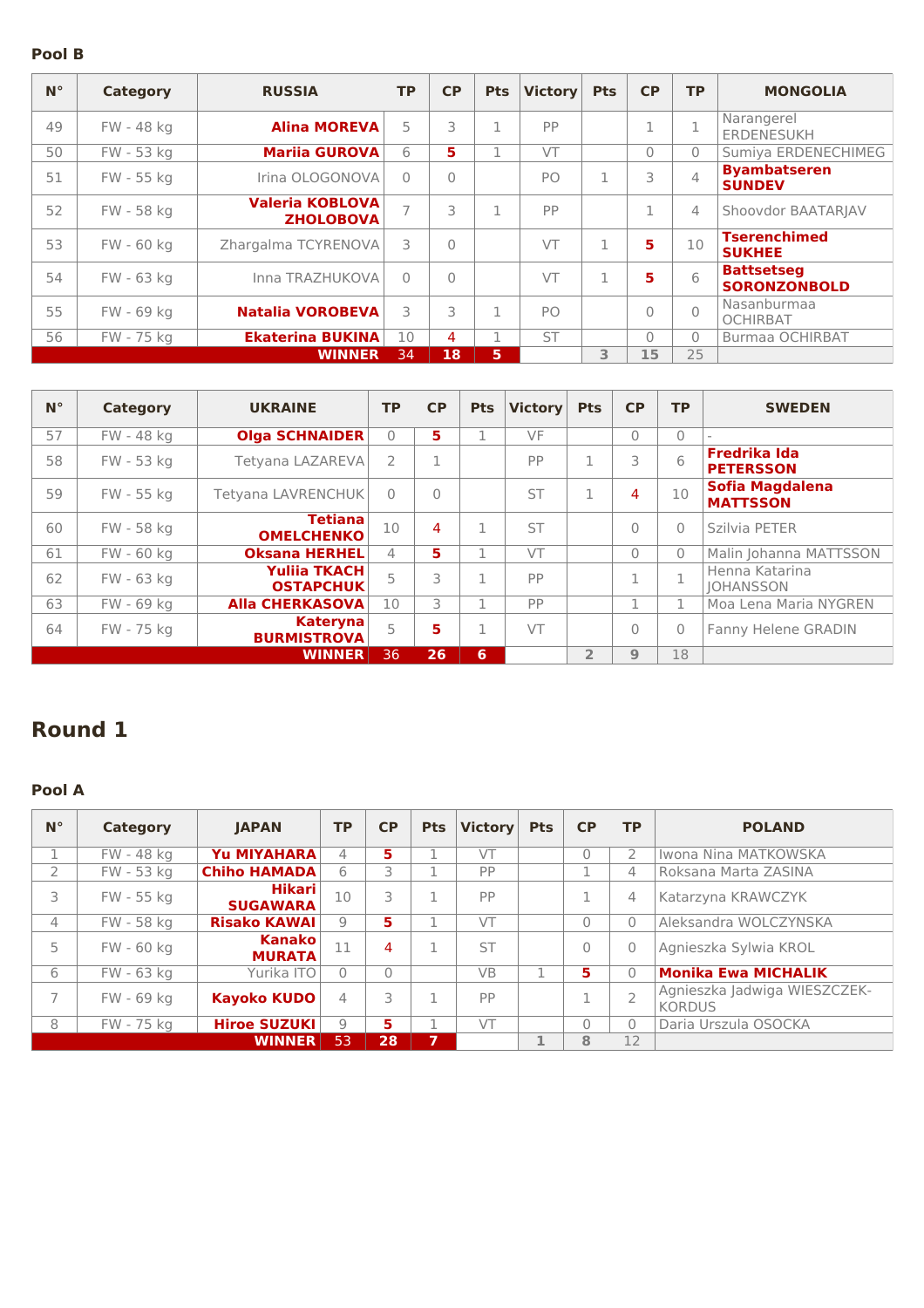| $N^{\circ}$ | Category   | <b>UNITED STATES</b>                      | <b>TP</b> | <b>CP</b> | <b>Pts</b> | <b>Victory</b> | <b>Pts</b> | <b>CP</b> | <b>TP</b>    | <b>AZERBAIJAN</b>                       |
|-------------|------------|-------------------------------------------|-----------|-----------|------------|----------------|------------|-----------|--------------|-----------------------------------------|
| 9           | FW - 48 kg | Alyssa Rae Nicole LAMPE                   | $\Omega$  | $\bigcap$ |            | <b>ST</b>      |            | 4         | 10           | <b>Mariya STADNYK</b>                   |
| 10          | FW - 53 kg | Mary katherine Grace<br><b>FULP-ALLEN</b> |           |           |            | PP             |            |           |              | <b>Anzhela DOROGAN</b>                  |
| 11          | FW - 55 kg | <b>Helen Louise MAROULIS</b>              | 11        | 4         |            | <b>ST</b>      |            | $\Omega$  | $\mathbf{0}$ | Natalya SINISHIN                        |
| 12          | FW - 58 kg | Allison Mackenzie RAGAN                   |           |           |            | PP             |            |           | 6            | <b>Irina Petrovna</b><br><b>NETREBA</b> |
| 13          | FW - 60 kg | Kelsey Rene CAMPBELL                      | $\Omega$  | $\Omega$  |            | <b>ST</b>      |            | 4         | 10           | <b>Yuliya RATKEVICH</b>                 |
| 14          | FW - 63 kg | <b>Erin Elizabeth CLODGO</b>              |           |           |            | PP             |            |           |              | Ragneta GURBANZADE                      |
| 15          | FW - 69 kg | <b>Randi MILLER</b>                       |           |           |            | P <sub>O</sub> |            | 0         |              | Nadija MUSHKA<br><b>SEMENTSOVA</b>      |
| 16          | FW - 75 kg | <b>Adeline Maria GRAY</b>                 | 15        | 4         |            | <b>SP</b>      |            |           | 4            | Gozal ZUTOVA                            |
|             |            | <b>WINNER</b>                             | 42        | 16        | 4          |                | 4          | 16        | 39           |                                         |

#### **Pool B**

| $N^{\circ}$ | Category   | <b>RUSSIA</b>                              | <b>TP</b>      | <b>CP</b> | <b>Pts</b>              | <b>Victory</b> | <b>Pts</b> | CP             | <b>TP</b>                | <b>UKRAINE</b>                          |
|-------------|------------|--------------------------------------------|----------------|-----------|-------------------------|----------------|------------|----------------|--------------------------|-----------------------------------------|
| 17          | FW - 48 kg | Nadezhda FEDOROVA                          | 6              | 3         |                         | PO             |            | $\overline{0}$ | $\Omega$                 | Olga SCHNAIDER                          |
| 18          | FW - 53 kg | <b>Mariia GUROVA</b>                       | 8              | 3         |                         | PO             |            | $\overline{0}$ | $\mathbf{0}$             | Tetyana LAZAREVA                        |
| 19          | FW - 55 kg | Irina OLOGONOVA                            | 4              | n.        |                         | PP             | 1          | 3              | 5                        | <b>Tetyana</b><br><b>LAVRENCHUK</b>     |
| 20          | FW - 58 kg | <b>Valeria KOBLOVA</b><br><b>ZHOLOBOVA</b> | Q              | 5         | 1                       | VT             |            | 0              | $\Omega$                 | Tetiana OMELCHENKO                      |
| 21          | FW - 60 kg | Zhargalma TCYRENOVA                        | $\Omega$       | $\Omega$  |                         | VT             | n          | 5.             | $\mathcal{P}$            | <b>Oksana HERHEL</b>                    |
| 22          | FW - 63 kg | Inna TRAZHUKOVA                            | $\overline{4}$ | $\bigcap$ |                         | VT             | 1          | 5              | 6                        | <b>Yulija TKACH</b><br><b>OSTAPCHUK</b> |
| 23          | FW - 69 kg | Natalia VOROBEVA                           | 4              |           |                         | PP             | ٠          | 3              | 6                        | <b>Alla CHERKASOVA</b>                  |
| 24          | FW - 75 kg | <b>Ekaterina BUKINA</b>                    | 10             | 3         | n.                      | PP             |            |                | $\overline{\phantom{a}}$ | Kateryna<br><b>BURMISTROVA</b>          |
|             |            |                                            |                | 16        | $\overline{\mathbf{A}}$ |                | 4          | 17             | 21                       | <b>WINNER</b>                           |

| $N^{\circ}$ | Category   | <b>MONGOLIA</b>                         | <b>TP</b> | <b>CP</b> | <b>Pts</b>   | <b>Victory</b> | <b>Pts</b>   | CP       | <b>TP</b>                | <b>SWEDEN</b>                             |
|-------------|------------|-----------------------------------------|-----------|-----------|--------------|----------------|--------------|----------|--------------------------|-------------------------------------------|
| 30          | FW - 48 kg | <b>Narangerel</b><br><b>ERDENESUKH</b>  | $\bigcap$ | 5         | 1.           | VF             |              | $\Omega$ | $\mathbf{0}$             | $\overline{\phantom{0}}$                  |
| 31          | FW - 53 kg | <b>Sumiya</b><br><b>ERDENECHIMEG</b>    | 5         | 5         |              | VT             |              | $\Omega$ | $\mathbf{0}$             | Fredrika Ida PETERSSON                    |
| 32          | FW - 55 kg | Byambatseren SUNDEV                     | $\Omega$  | $\Omega$  |              | VT             | 1<br>÷.      | 5        | $\overline{\phantom{a}}$ | <b>Sofia Magdalena</b><br><b>MATTSSON</b> |
| 25          | FW - 58 kg | <b>Shoovdor BAATARJAV</b>               | 10        | 4         |              | <b>ST</b>      |              | $\Omega$ | $\Omega$                 | Szilvia PETER                             |
| 26          | FW - 60 kg | <b>Tserenchimed</b><br><b>SUKHEE</b>    | 5         | 3         |              | PP             |              | 1        | 4                        | Malin Johanna MATTSSON                    |
| 27          | FW - 63 kg | Battsetseg<br>SORONZONBOLD              | $\bigcap$ | $\bigcap$ |              | PO.            | $\mathbf{1}$ | 3        | 6                        | <b>Henna Katarina</b><br><b>JOHANSSON</b> |
| 28          | FW - 69 kg | <b>Nasanburmaa</b><br><b>OCHIRBAT</b>   | 15        | 4         | $\mathbf{1}$ | <b>SP</b>      |              | 1        | 4                        | Moa Lena Maria NYGREN                     |
| 29          | FW - 75 kg | <b>Naranchimeg</b><br><b>GELEGJAMTS</b> | 14        | 5         | 1            | VT             |              | $\Omega$ | 3                        | Fanny Helene GRADIN                       |